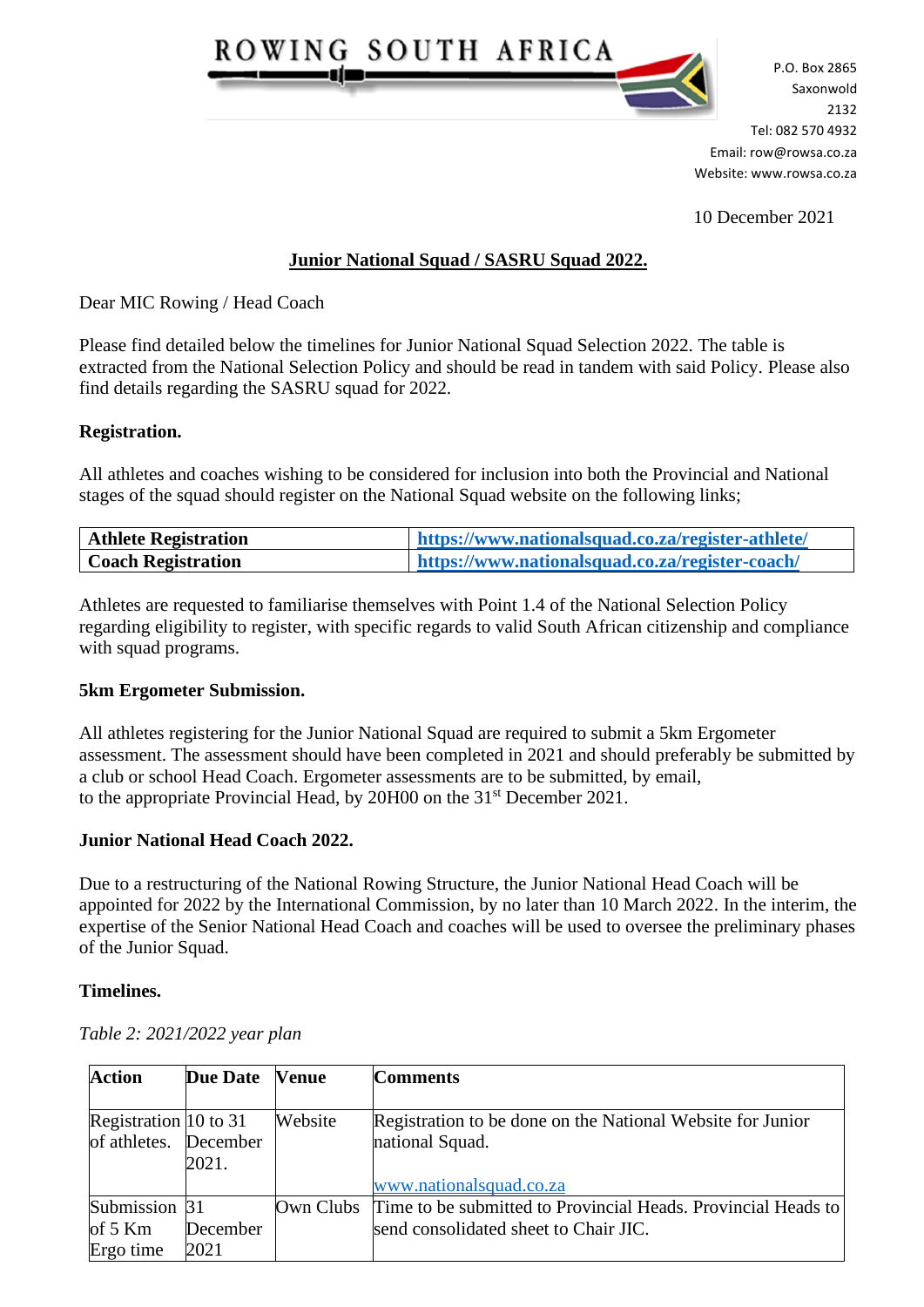ROWING SOUTH AFRICA <u>، صزت - </u>

P.O. Box 2865 Saxonwold  $R = 2132$ Tel: 082 570 4932 Email: row@rowsa.co.za Website: www.rowsa.co.za

| Coaching                   | $12 - 31$ | Website     | Registration to be done on the National Website for Junior                                                                   |
|----------------------------|-----------|-------------|------------------------------------------------------------------------------------------------------------------------------|
| applications December      |           |             | national Squad.                                                                                                              |
|                            | 2021.     |             | www.nationalsquad.co.za                                                                                                      |
| Formation                  | 30        |             | Provincial heads are to form a provincial selection panel                                                                    |
| of                         |           |             | comprising three                                                                                                             |
| Provincial                 | January   |             | members who will be responsible for establishing and running<br>the                                                          |
| selection                  | 2022      |             | provincial trials, the selection of provincial crew coaches and<br>the                                                       |
| panel.                     |           |             | formation of the provincial crews.                                                                                           |
| 5 km Ergo                  | 31        | To be done  | Data to be submitted to Provincial Heads.                                                                                    |
| Submission December        |           | at clubs /  | Provincial Heads to ensure data is available for Junior IC 3<br>days after                                                   |
|                            | 2022      | schools.    | Submission closes.                                                                                                           |
| 2km                        | 31st      | To be done  | Data to be submitted to Provincial Heads.                                                                                    |
| Ergometer                  | January   | at clubs /  | Provincial Heads to ensure data is available for Junior IC 3<br>days after                                                   |
| Test.                      | 2022      | schools.    | submission closes.                                                                                                           |
| 2km                        | 28        | To be done  | Data to be submitted to Provincial Heads.                                                                                    |
| Ergometer                  | February  | at clubs /  | Provincial Heads to ensure data is available for Junior IC 3<br>days after                                                   |
| Test.                      | 2022      | schools.    | submission closes.                                                                                                           |
| Announcem 31st             |           | Published   | Provinces are to have presented their trial formats to the Junior                                                            |
| ent of trials              | January   | through     | International Commission Chairperson prior to publication.                                                                   |
| dates and                  | 2022.     | provincial  | Provincial Selection Panels must confirm dates and venues                                                                    |
| formats.                   |           | networks.   | with the Junior National Head Coach and Junior International<br>Commission Chairperson by 31 January 2022                    |
| Submission 10              |           | By email to | Provincial wild card nominations must be submitted to the                                                                    |
| of wild                    | February  | Provincial  | provincial selection panel by 10 February 2022.                                                                              |
| cards to                   | 2022      | head.       |                                                                                                                              |
| provincial                 |           |             |                                                                                                                              |
| representati<br>ves        |           |             |                                                                                                                              |
| Announcem <sub>26</sub>    |           |             | In writing to Provincial Coaching Structures will be published through the                                                   |
| ent of                     | February  |             | tdedlow@ke $prov$ inces by $26th$ February 2022.                                                                             |
| provincial                 | 2022      | s.co.za     |                                                                                                                              |
| Coaching                   |           |             |                                                                                                                              |
| Structures.                |           |             |                                                                                                                              |
| Submission<br>of wild card | 3 March   |             | In writing to Wild card entries/list can be observed and taken into<br>consideration at SASRU National Championships (March) |
|                            |           |             | 2022) by                                                                                                                     |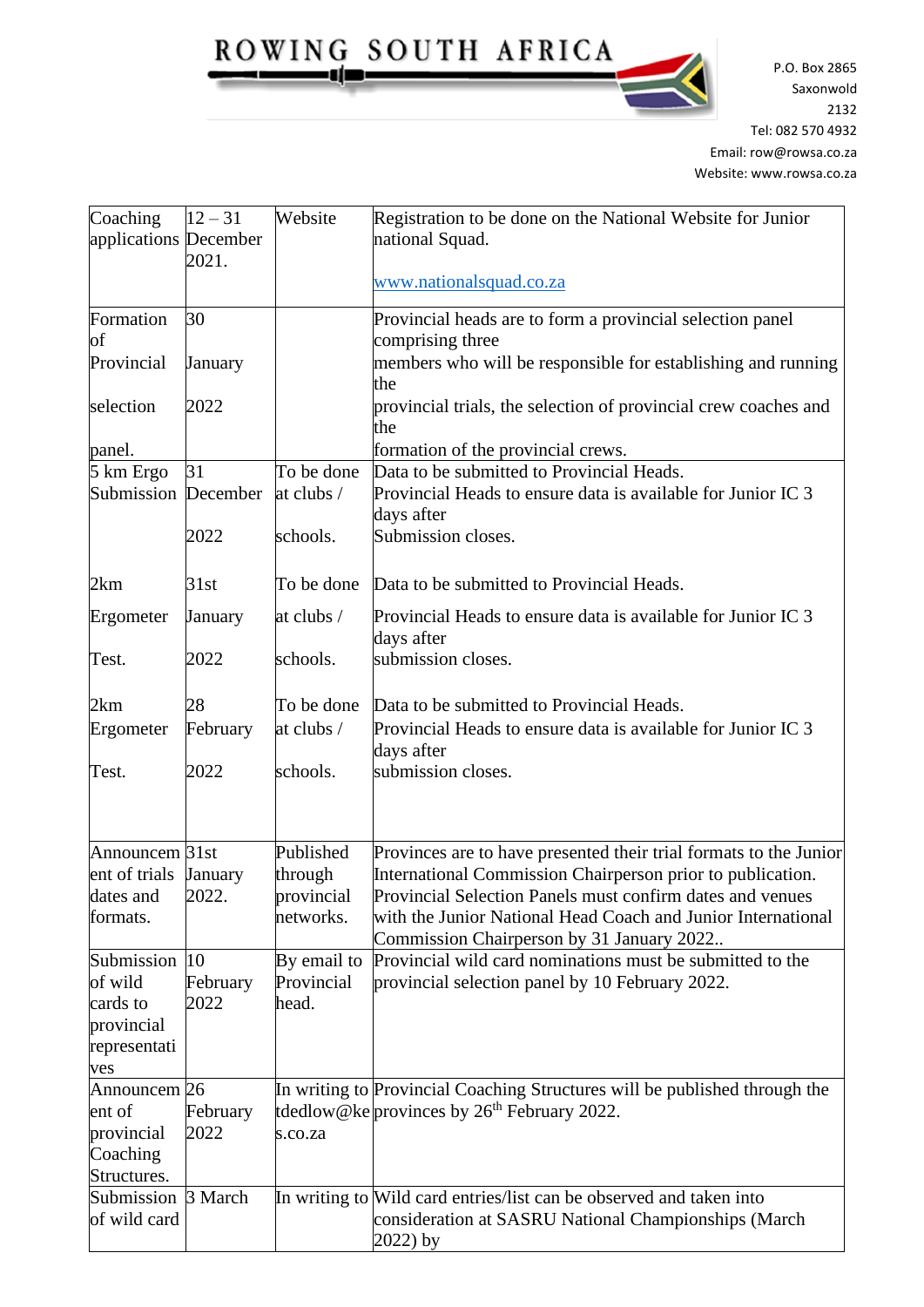ROWING SOUTH AFRICA gjur

P.O. Box 2865 Saxonwold  $R = 2132$ Tel: 082 570 4932 Email: row@rowsa.co.za Website: www.rowsa.co.za

| lists/entries 2022                                                               |                         | s.co.za | tdedlow@ke Junior International Commission.                                                                                                                                                                                                                                                                                                        |
|----------------------------------------------------------------------------------|-------------------------|---------|----------------------------------------------------------------------------------------------------------------------------------------------------------------------------------------------------------------------------------------------------------------------------------------------------------------------------------------------------|
| Provincial<br>lists<br>presented to<br>the JIC for<br>ratification.              | 9 March<br>2022         |         | The provincial lists will be presented to the Junior<br><b>International Commission Chairperson and Junior National</b><br>Head Coach on 9 March for ratification.                                                                                                                                                                                 |
| Announcem 10 March<br>ent of Junior 2022<br><b>National</b><br><b>Head Coach</b> |                         |         | The JIC will announce the Junior National Head Coach 2022.                                                                                                                                                                                                                                                                                         |
| Provincial<br>Heads<br>announce<br>athletes<br>invited to<br>trial               | 10 March<br>2022.       |         | Provincial Heads will announce their athletes invited to<br>provincial trials by no later than March 10, 2022.                                                                                                                                                                                                                                     |
| Provincial<br>trials                                                             | March 20 -<br>21, 2022  |         | Will be held at venues to be decided on by the provincial<br>selection panels.                                                                                                                                                                                                                                                                     |
| National<br>Selection<br>Regatta                                                 | <b>TBC</b>              |         | Crews will only progress to the National Selection Regatta by<br>invitation and the South African National Championship<br>Regatta may be used as an assessment regatta. The Junior<br>National Head Coach, in consultation with the National Head<br>Coach, will issue athletes with invitations to compete at the<br>National Selection Regatta. |
| World<br>Rowing<br>Junior<br>Championsh<br>ips, Varese,<br>Italy                 | $27 - 31$<br>July 2022. |         |                                                                                                                                                                                                                                                                                                                                                    |